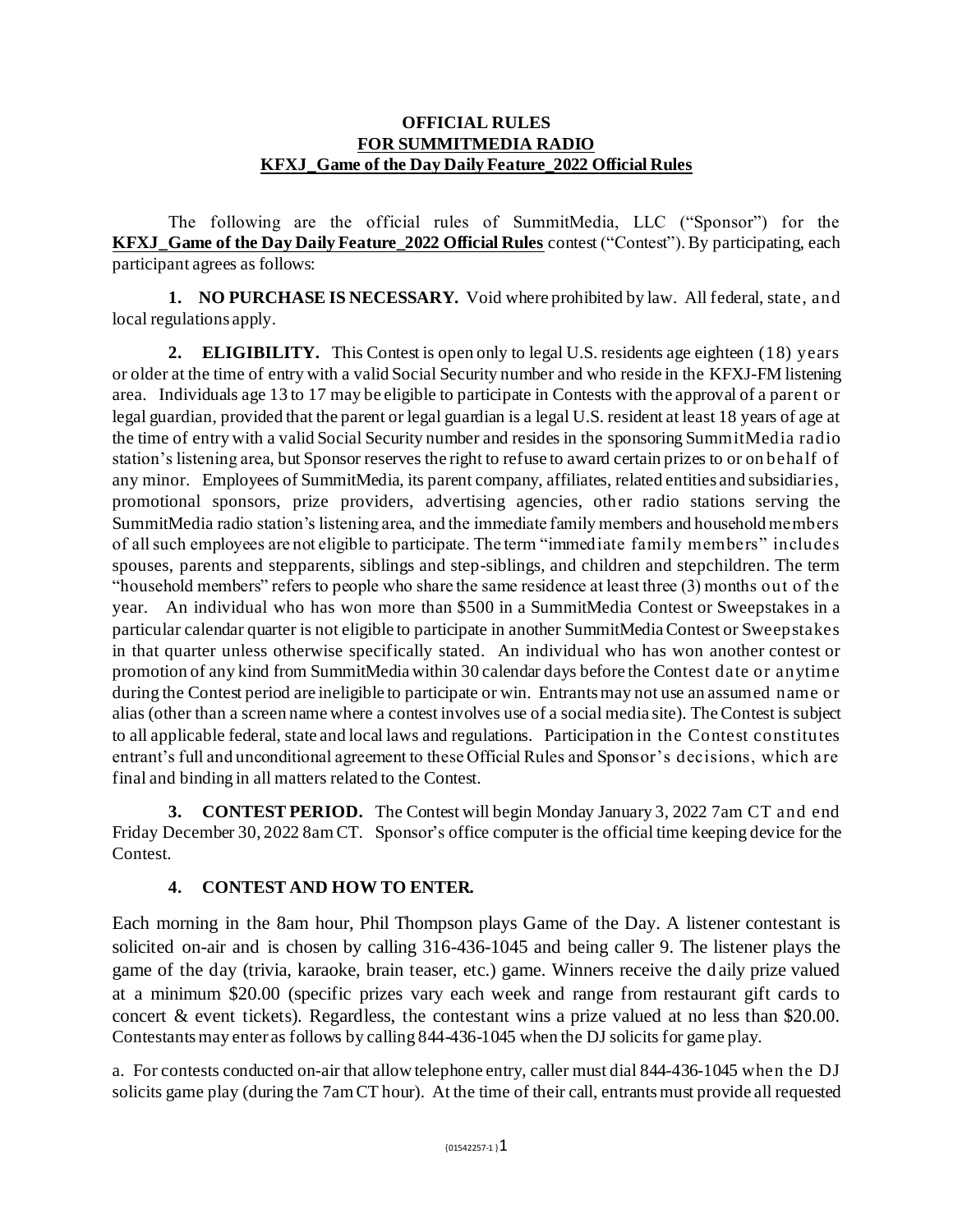information, including, their first name and last name, complete address, city, state, zip code, email address, telephone number, and date of birth. Use of any device to automate entry is prohibited. Proof of submission of an entry shall not be deemed proof of receipt by Promoter. The contest administrator's telephone system is the official time keeping device for the Contest. Telephone responses to "cues to call" are only official when heard on-air via Sponsor.

5. **TELEPHONE AND DELIVERY DISCLAIMER**. Participants are restricted to the use of ordinary telephone equipment. Participants that enable the "Caller ID" block f unction will not be allowed to participate unless they enter their correct area code and telephone number. The Sponsor disclaims all liability for the inability of a participant to complete or continue a telephone call due to equipment malfunction, busy lines, inadvertent disconnections, acts beyond the Sponsor's control, or otherwise. The Sponsor disclaims all liability for any delays, misdelivery, loss, or failure in the delivery of any item sent by mail, courier, express, electronic transmission, or other delivery method. The Sponsor is not responsible for mechanical, technical, electronic, communications, telephone, computer, hardware or software malfunctions or failures of any kind, including: failed, incomplete, garbled or delayed transmission of online entries, traffic congestion on telephone lines, the Internet or at any website or lost or unavailable network connections which may limit an online entrant's ability to participate in the contest, and any injury or damage to entrant's or any other person's computer related to or resulting from participating in or downloading any information necessary to participate in this contest. Due to the time delay that exists between a SummitMedia radio station's over-the-air signal and its online webcast, listeners who listen to a SummitMedia radio station online may hear Contest information or a cue to call later than listeners listening to the station's over-the-air signal. As a result, the odds of an online listener winning a Contest may be diminished.

**6. WINNER SELECTION AND ODDS OF WINNING.** If the Contest requires Entrant to answer trivia, provide information or otherwise perform in some manner to participate and qualify to win, the decisions of Sponsor and/or the other judges will be final as to all matters including the accuracy and/or completeness of the answer, as well as the quality of the information or other performance. Odds of winning a Contest prize depend on a number of factors, including, but not limited to, the number of eligible entries received by Sponsor during the Contest Period and the number of listeners participating at any given time. The winning entrant will be contacted using the email address and/or telephone number provided with the entry and will be awarded the prize subject to verification of eligibility and compliance with the terms of these rules or the specific Contest rules. Sponsor's decisions as to the administration and operation of Contests and the selection of potential winners are final and binding in all matters related to the Contest. Any protest in the conducting of the contest, the selection of the winners, or the awarding of prizes must be made within three days of the conclusion of the contest; the resolution of any protest shall be in the sole discretion of Sponsor, whose decision shall be considered final.

**7. NOTIFICATION AND VERIFICATION OF POTENTIAL WINNER.** POTENTIAL CONTEST WINNERS ARE SUBJECT TO VERIFICATION BY SPONSOR WHOSE DECISIONS ARE FINAL AND BINDING IN ALL MATTERS RELATED TO THE CONTEST. The potential winner must continue to comply with all terms and conditions of these Official Rules and/or the Office Rules of the specific Contest and winning is contingent upon fulfilling all requirements. The potential winner will be notified by email and/or telephone call, after the date the Contest concludes. Failure to respond to the initial verification contact within three (3) days of notification may result in disqualification. The potential winner will be required to come in person to Sponsor's local office at *4200 N. Old Lawrence Rd. Wichita, KS 67219* by a specific date during normal business hours, Monday through Friday, to provide proof of identity, execute an affidavit of eligibility, a liability/publicity release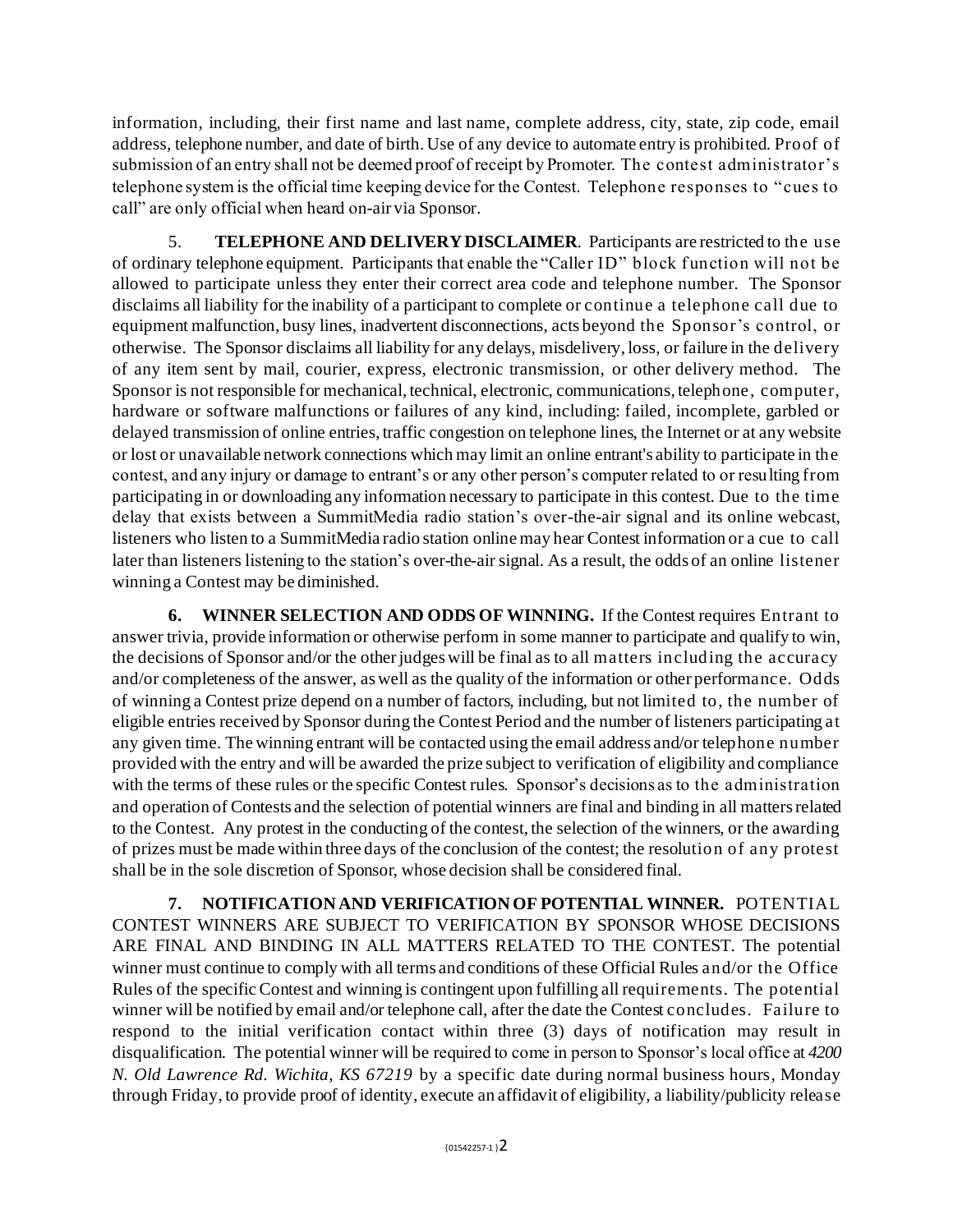(except where prohibited), and a W-9 IRS Form, in order to claim his/her prize. A winner who executes these documents within the required time period will be deemed to have accepted the prize and thereafter will not be permitted to rescind their acceptance of the prize and/or return the prize. If a potential winner cannot be contacted, fails to provide the affidavit of eligibility and/or the liability/publicity release within the required time period, or if the prize or prize notification is returned as undeliverable, potential winner forfeits the prize. In the event that the potential winner of a Contest prize is disqualified for any reason, Sponsor may award the applicable prize to an alternate winner by random drawing from among all remaining eligible entries, or other means chosen by the Sponsor and indicated in the particular contest rules.

## **8. PRIZES.**

Each contestant that plays Fox Game of the Day will win a prize valued at a minimum \$20.00 For 2022, the prize varies weekly. Prizes can be local restaurant or business gift cards.

Prize will be mailed to winner within 10 business days of winning.

Winner is responsible for all taxes associated with prize receipt and/or use. Sponsor reserves the right to substitute any listed prize for one of equal or greater value for any reason.

For prizes that involve travel, winner agrees to accept all blackout dates, space availability limitations, etc. established by Sponsor's prize provider(s), such as those regarding hotels, airlines, railroads and ships. Actual value of trip may vary based on point of departure and airfare fluctuations. Any difference between stated approximate retail value and actual value of Prize will not be awarded and is specified in these Official Contest Rules. Airline tickets are non-refundable/non-transferable and are not valid for upgrades and/or frequent flyer miles. All airline tickets are subject to flight variation, work stoppages, and schedule or route changes. Selection of airline and hotel are solely within Sponsor's discretion. Meals, gratuities, luggage fees, incidental hotel charges and any other travel-related expenses not specified herein are the sole responsibility of winner and guest. The Sponsor shall not be responsible for any cancellations, delays, diversions or substitution or any act or omissions whatsoever by the air carriers, hotels, venue operators, transportation companies, prize providers or any other persons providing any prize-related services or accommodations. Lost, stolen or damaged airline tickets, travel vouchers or certificates will not be replaced or exchanged. Additional prize award details and travel information to be provided to the prizewinner at the time of notification. Travel for the trip awarded must take place on and/or within the designated dates and is subject to schedule and availability, alternative travel dates will not be provided. If the prizewinner(s) is unavailable for travel on the designated dates, the specified or prize will be forfeited and may or may not be awarded to an alternate prizewinner(s) at the sole discretion of the Sponsor. Exact travel dates and arrangements may be subject to availability whether specified or not. Winner and travel guest must travel on same itinerary. Any and all airport transfers, ground transportation, meals, incidentals, gratuities, phone calls, luggage fees, travel insurance and applicable taxes (including, but not limited to all local, state and federal taxes) and any and all other expenses not specifically mentioned herein are the sole responsibility of the prize winner. If, for any reason, any part of the trip package is canceled or shall become unavailable, postponed or canceled, the Sponsor shall have no further responsibility for that portion of the prize and the prize will be awarded without the inclusion of the item on the same itinerary. Trips are non-transferable and no substitution will be made except as provided at the Sponsor's or prize provider's sole discretion. If the trip requires traveling outside of the U.S., the winner must have a valid U.S. passport, and if winner does not have a passport at the time of travel, the trip prize may be forfeited. If the winner is eligible, but a minor in his/her state of residence, the travel guest must be winner's parent or legal guardian. A MINOR (DETERMINED BY THE AGE OF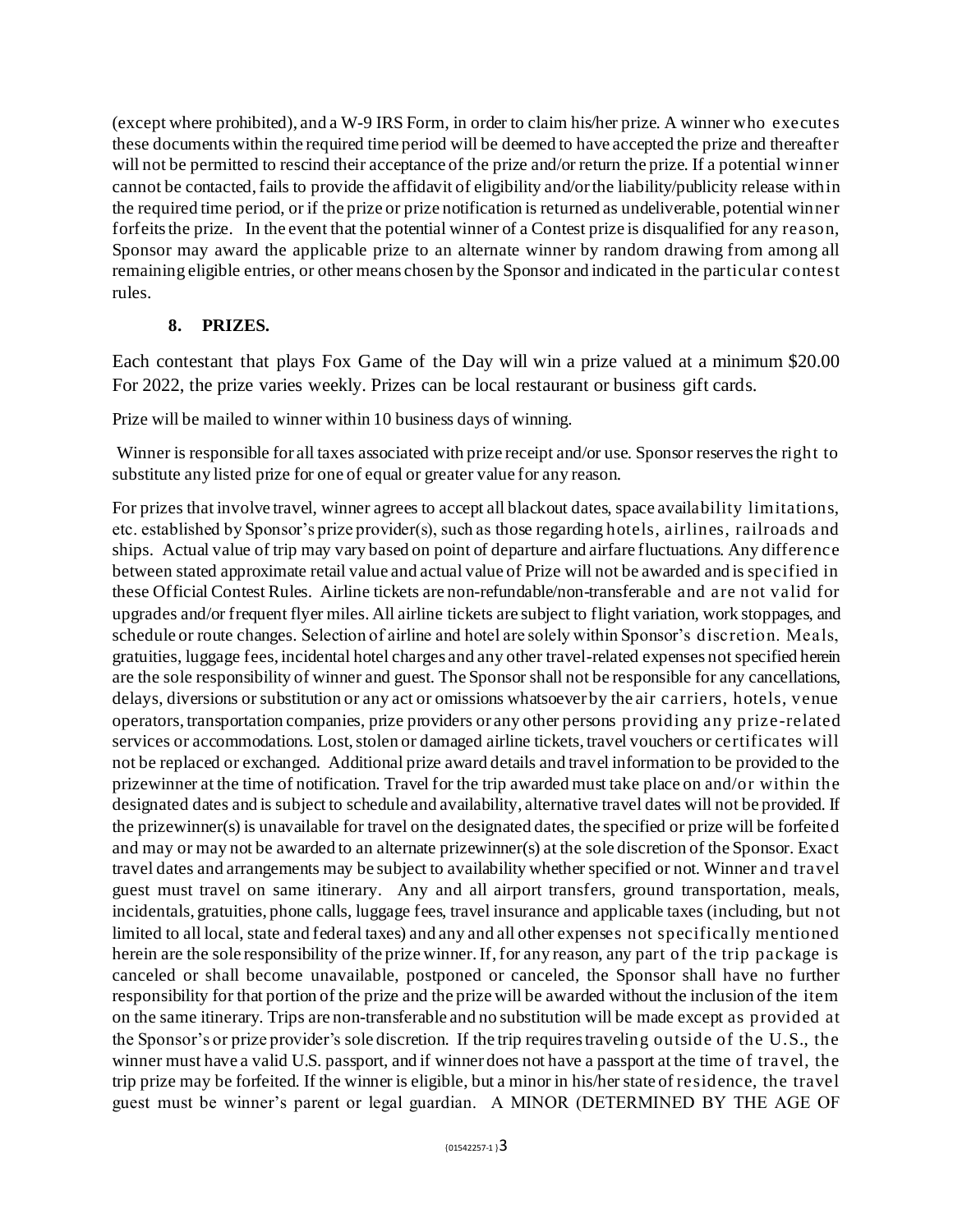MAJORITY IN HIS/HER STATE OF RESIDENCE) MAY ONLY ACCOMPANY THE WINNER AS A TRAVEL GUEST IF THE WINNER IS THE MINOR'S PARENT OR LEGAL GUARDIAN. ALL MINORS MUST BE ACCOMPANIED AT ALL TIMES DURING TRIP (INCLUDING, BUT NOT LIMITED TO, IN-FLIGHT, HOTEL STAY AND ALL PRIZE-RELATED EVENTS) BY MINOR'S PARENT OR LEGAL GUARDIAN. In taking any trip as a prize from Sponsor, winner does so entirely on their own initiative, risk and responsibility. BY ACCEPTING PRIZE, WINNERS ACCEPT THE INHERENTLY DANGEROUS NATURE AND RISK IN ANY TRAVEL OR TRANSPORTATION, INCLUDING BOATING, SUCH RISK INCLUDING PERSONAL INJURY AND/OR DEATH, ACKNOWLEDGES THAT HIS/HER PARTICIPATION IN THE PRIZE EVENT IS VOLUNTARY, ACKNOWLEDGES THAT THERE ARE NATURAL FACTORS AND OCCURRENCES WHICH MAY IMPACT ON OR AFFECT THE SAFETY OF THE ACTIVITIES HE/SHE IS PARTICIPATING IN AND HE/SHE ASSUMES THE RISK OF SUCH FACTORS AND OCCURRENCES AND AGREES THAT THE SPONSOR AND RELEASED PARTIES SHALL NOT BE IN ANY WAY RESPONSIBLE FOR ANY RESULTING INJURY AND/OR DEATH.

If concerts or other ticketed events have been awarded as a prize and the concert or event is postponed, rained out, cancelled or does not occur for other reasons beyond Sponsor's control, or if prize winner fails to attend the concert or event, Sponsor will not be responsible for replacing the prize.

If promotional cards are awarded as a prize, the promotional cards shall include and herein be referenced as "promotional card(s)" collectively to any prefunded bank card, a gift card, an electronic gift card, stored-value card or certificate, a store card, merchant card, voucher for services or goods, a gift certificate or similar instrument and other redeemable instruments with value credit or the like that may be awarded are subject to terms, conditions and restrictions as set by issuer. Promotional cards are subject to the terms of use, applicable conditions and restrictions, including any expiration dates, promulgated by issuer of card. The promotional cards are not transferable, redeemable for cash or exchangeable for any other prize. Redemption of the promotional card will be subject to the standard terms, conditions and restrictions applicable to the participating merchant and or the card issuer in effect on the day of issuance of the promotional card. The promotional card cannot be redeemed for the purchase of other promotional cards. Except as required by law, the promotional card cannot be reloaded, resold, transferred for value, redeemed for cash, or applied to any other account. The Sponsor is not responsible if any promotional card is lost, stolen, destroyed or used without permission. If the promotional card is lost or stolen, it will not be replaced.

If winner requests that a prize be mailed to him/her, and Sponsor agrees to do so, winner agrees that Sponsor will send the prize by U.S. Postal Service, and that Sponsor is not responsible for lost, stolen, or misdirected mail, and that the prize will not be replaced if it is not received by winner.

ALL PRIZES ARE AWARDED "AS IS" AND THE SPONSOR DOES NOT MAKE (AND IS NOT RESPONSIBLE FOR) ANY REPRESENTATIONS, GUARANTEES, OR WARRANTIES OF ANY KIND, EXPRESS OR IMPLIED, IN FACT OR IN LAW, RELATING TO ANY PRIZE (INCLUDING, WITHOUT LIMITATION, ANY IMPLIED WARRANTY OF MERCHANTABILITY OR FITNESS FOR A PARTICULAR PURPOSE), AND ALL SUCH WARRANTIES ARE HEREBY DISCLAIMED.

**9. ENTRY CONDITIONS AND RELEASE.** By entering the Contest, each participant agrees to: (a) comply with and be bound by these Official Rules, the Office Rules of the Contest, and the decisions of Sponsor, which are binding and final in all matters relating to the Contest; (b) release and hold harmless Sponsor, SummitMedia, and its subsidiaries, related and affiliated companies, participating sponsors, the prize suppliers and any other organizations responsible for sponsoring, fulfilling,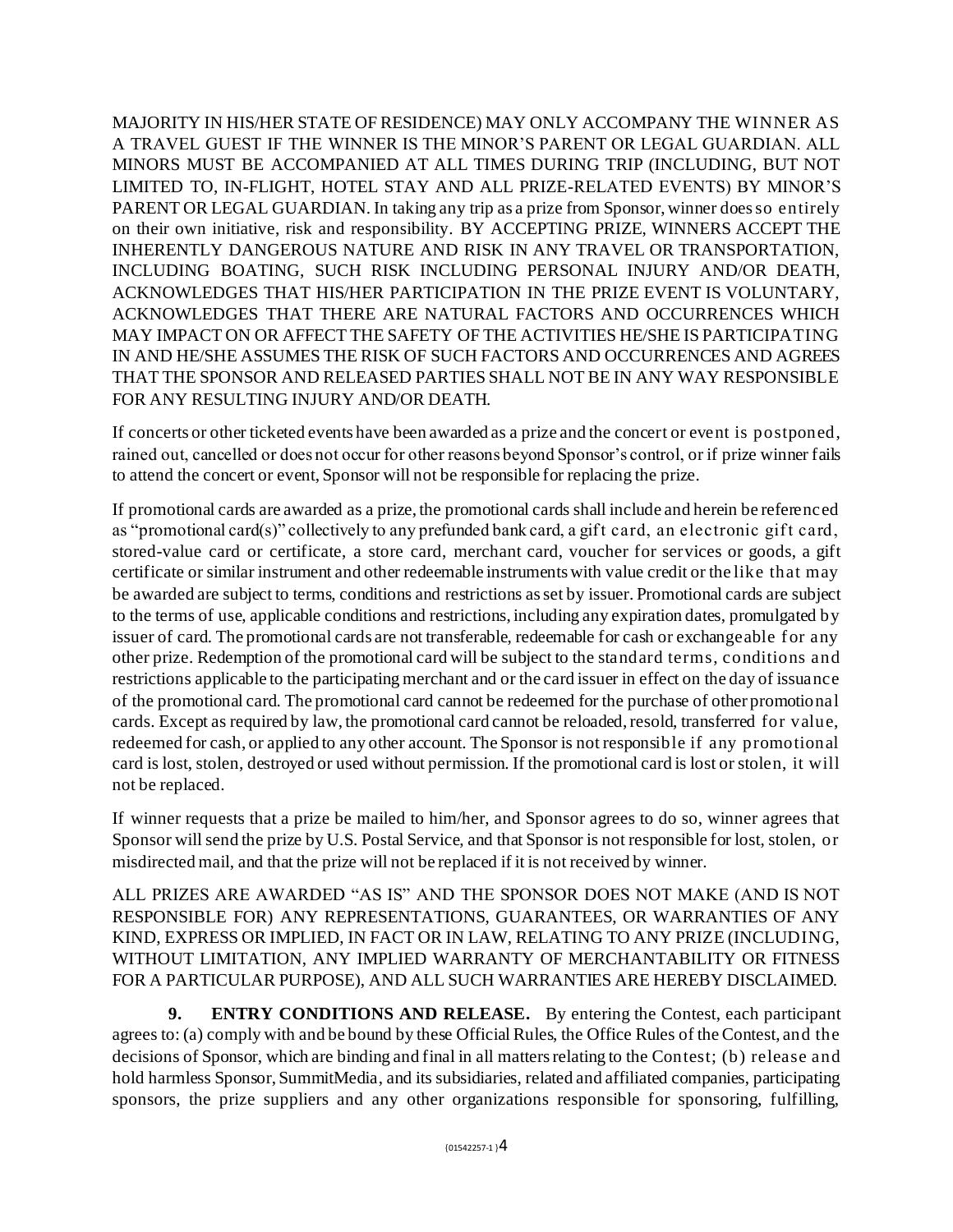administering, advertising or promoting the Contest, and each of their respective past and present officers, directors, employees, agents and representatives (collectively, the "Released Parties") from and against any and all claims, expenses, and liability, including but not limited to negligence and damages of any kind to persons and property, including but not limited to invasion of privacy (under appropriation, intrusion, public disclosure of private facts, false light in the public eye or other legal theory), defamation, slander, libel, violation of right of publicity, infringement of trademark, copyright or ot her intellectual property rights, property damage, or death or personal injury arising out of or relating to a participant's entry, creation of an entry or submission of an entry, participation in the Contest, acceptance or use or misuse of prize (including any travel or activity related thereto) and/or the broadcast, exploitation or use of entry; and (c) indemnify, defend and hold harmless the Released Parties from and against any and all claims, expenses, and liabilities (including reasonable attorneys' fees) arising out of or relating to an entrant's participation in the Contest and/or entrant's acceptance, use, non-use or misuse of the prize.

**10. PUBLICITY.** Except where prohibited, participation in the Contest constitutes winner's consent to Sponsor's and its agents' use of winner's name, likeness, photograph, voice, opinions and/or hometown and state for promotional purposes in any media, worldwide, without further payment or consideration, unless otherwise prohibited by law. Each contest participant acknowledges and agrees that any telephone calls placed to the Station's contest line may be broadcast live on the Station, and also may be recorded for use on-air at a later time. Winners may be required to sign a separate publicity waiver and/or release upon collecting a prize.

**11. CONSUMER CREATED CONTENT.** If the entry for the Contest includes any creative material from the participant, including but not limited to, consumer created content, by submitting your entry: (1) you agree that your disclosure is gratuitous, unsolicited and without restriction and will not place Sponsor or its Contest partners under any fiduciary or other obligation, that Sponsor is free to disclose the ideas on a non-confidential basis to anyone or otherwise use the ideas without any additional compensation to you; (2) you acknowledge that, by acceptance of your submission, Sponsor and its contest sponsors do not waive any rights to use similar or related ideas previously known to Sponsor or its partners, or developed by their employees, or obtained from sources other than you; (3) you are verifying that you are the owner and producer of the submitted material and that no third party ownership rights exist to any material submitted, or, to the extent that any third party ownership rights exist, you have obtained all necessary licenses and/or clearances to use such third party content, and (4) you are hereby granting Sponsor a perpetual, worldwide, nonexclusive, royalty-free, sub-licensable (through multiple tiers) right and license to use, publish, reproduce, display, perform, adapt, m odify, distribute, have distributed and promote such content in any form, in all media now known or hereinafter created, anywhere in the world, for any purpose.

All Content submitted must confirm to the additional submission requirements set forth as follows to be eligible:

• Content must comply with these Official General Rules, the rules of the specific contest, and any Terms of Service on the Sponsor website;

• Content must be uploaded/submitted in the format specified and must comply with the posting requirements set forth above and as posted on the Sponsor website.

• The Content must be Federal Communications Commission acceptable, including no use of indecent or obscene material or language;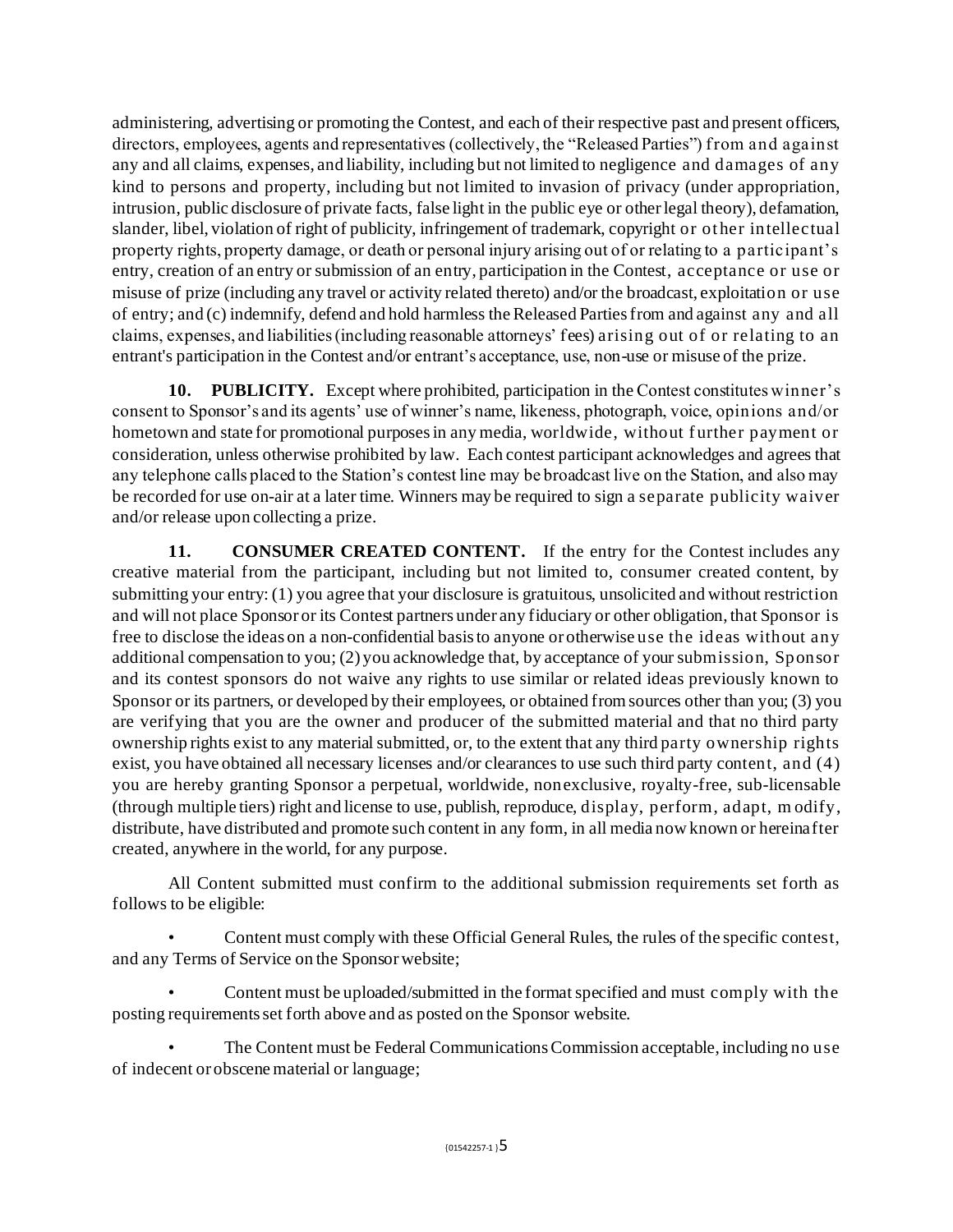• Content cannot be sexually explicit or suggestive, unnecessarily violent or derogatory of any ethnic, racial, gender, religious, professional or age group, profane or pornographic, contain nudity or any materially dangerous activity;

• Content cannot promote alcohol, illegal drugs, tobacco, or firearms/weapons (or the use of any of the foregoing), and cannot promote or portray any activities that may appear unsafe or dangerous, or any particular political agenda or message;

• Content cannot be offensive, endorse any form of hate or hate group;

• Content cannot defame, misrepresent or contain disparaging, libelous, or misleading remarks, comments, or material about the Sponsor, the station, any of their respective products and/or services, or about any other people, products or companies;

• Content cannot infringe on or violate any copyright, patent, trademark, trade secret, trade dress, right of publicity, or other intellectual property, proprietary, or contractual right of a third party and cannot contain any personal identification such as license plate numbers, personal names, e-mail addresses or street addresses, other than entrant's;

• Content cannot advertise or promote any brand or product of any kind, without permission;

• Content cannot contain copyrighted materials owned by others (including photographs, sculptures, paintings and other works of art or images published on or in websites, television, movies or other media) without permission (Sponsor does not permit the infringement of others' rights and any use of materials not original to the entrant, except copyrighted materials owned by Sponsor, is grounds f or disqualification from the Contest. Therefore, do not copy your favorite movie, book or photo or include materials, images, graphics, music or trademarks belonging to any third parties or incorporate the names, voices, likeness or personas of any party other than yourself unless you have obtained all rights necessary to permit you to use same in connection with your content and grant the rights herein granted to Sponsor and Contest Entities);

• Content shall not include any background artwork, unless it is an original work of the entrant (any artwork, murals, etc. that can be seen in the Content must be created solely by the entrant or entrant must be the sole owner of all copyright interests therein);

• The Content cannot be abusive or harassing towards any individual or group of individuals regarding race, sex, religion, creed, national origin, age, disability, gender identity or expression, sexual orientation or any legally protected classification (which includes, but is not limited to, epithets or slurs, threats, intimidations, or hostile acts);

• Content cannot contain materials embodying the names, likenesses, photographs, or other indicia identifying any person, living or dead, without permission;

• Content cannot communicate any messages or images inconsistent with the positive images and/or goodwill to which Sponsor wishes to associate;

• Content cannot depict, and cannot itself, be in violation of any law; and

• The Content must be socially acceptable and in good taste, as determined by the station in the station's sole discretion.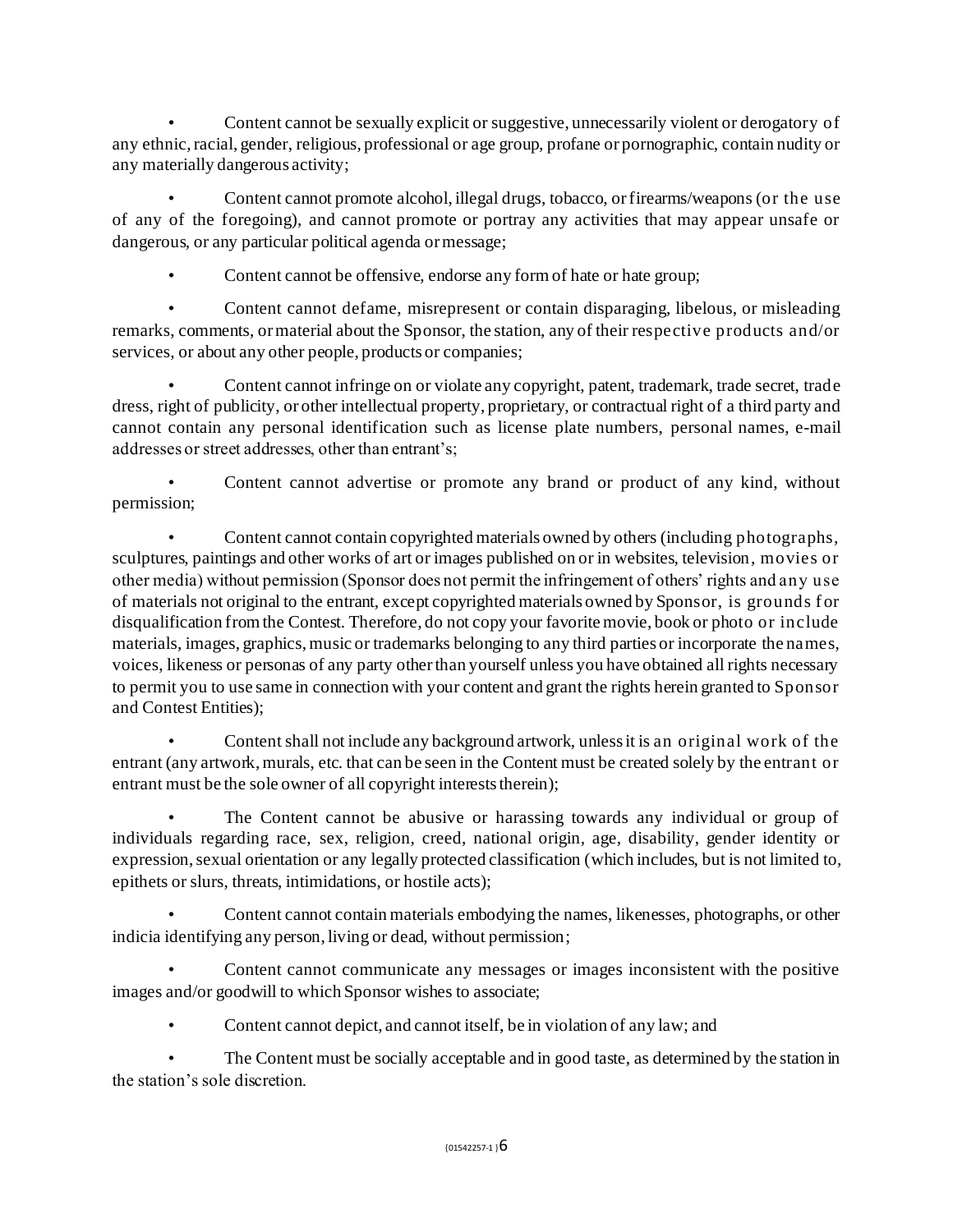ALL DECISIONS REGARDING THE APPROPRIATENESS OF THE MATERIALS CONTAINED IN THE CONTENT SHALL BE AT THE SOLE DISCRETION OF THE SPONSOR. The Sponsor reserves the right to reject any Content, in its sole discretion, based on the terms set forth herein as well as current broadcast standards and other programming and operating practices and policies established by the Sponsor and/or station for airing advertising. Any waiver of any obligation hereunder by Sponsor does not constitute a general waiver of any obligation to entrants. Sponsor reserves the right to waive the Contest Content requirements set forth herein in its reasonable discretion. Sponsor reserves the right, in its reasonable discretion, during or upon completion of the Entry Period, to request that any entrant resubmit his or her Content which fails to comply with the Content requirements prior to any judging period. CONSUMER CREATED CONTENT POSTED TO THE WEBSITE WAS NOT EDITED BY SPONSOR AND IS THE VIEWS/OPINIONS OF THE INDIVIDUAL ENTRANT AND DOES NOT REFLECT THE VIEWS OF SPONSOR IN ANY MANNER. If you think that any Content infringes your intellectual property rights, contact us by mail at DMCA Designated Agent, SummitMedia LLC, 2700 Corporate Drive #115, Birmingham, AL 35242 or by email to dmca@summitmediacorp.com.

12. TAXES. All State, Local, Federal and or other taxes, duties, tariffs, title fees, licensing fees, or other fees for prizes awarded in the Contest become the sole responsibility of the winner. Winners will be required to fill out and return an IRS W-9 tax form. Valuation of prizes may be based on information given to Sponsor by the provider of the prize. All those who win a prize or prizes over a certain threshold value in any given year may be issued an IRS Form 1099 to report their winnings.

**13. GENERAL CONDITIONS.** Sponsor may cancel the Contest or any part of the Contest, if any fraud, technical failures or any other factor beyond Sponsor's reasonable control impairs the integrity or proper functioning of the Contest, as determined by Sponsor in its sole discretion. Sponsor reserves the right in its sole discretion to disqualify any individual it finds to be tampering with the entry process or the operation of the Contest or to be acting in violation of these Official Rules or any other promotion or in an unsportsmanlike or disruptive manner, or to be acting in violation of any federal, state or local law. Any attempt by any person to deliberately undermine the legitimate operation of a Contest may be a violation of criminal and civil law, and should such an attempt be made, Sponsor reserves the right to seek legal remedies including damages from any such person to the fullest extent permitted by law. Sponsor may, in its sole discretion, waive or change any of these Official Rules in a particular case, but will advise the public of such waiver or changes as practicable as possible after they are made.

**14. LIMITATIONS OF LIABILITY.** The Released Parties are not responsible for: (1) any incorrect or inaccurate information, whether caused by entrants, printing errors or by any of the equipment or programming associated with or utilized in the Contest ; (2) technical failures of any kind, including but not limited to malfunctions, interruptions, or disconnections in phone lines or network hardware or software; (3) unauthorized human intervention in any part of the entry process or the Contest; (4) technical or human error which may occur in the administration of the Contest or the processing of entries; or (5) any injury or damage to persons or property which may be caused, directly or indirectly, in whole or in part, from entrant's participation in the Contest or receipt or use, non -use or misuse of any prize. If for any reason an entrant's entry is confirmed to have been erroneously deleted, lost, or otherwise destroyed or corrupted, entrant's sole remedy is another entry in the Contest, provided that if it is not possible to award another entry due to discontinuance or completion of the Contest, or any part of it, for any reason, Sponsor, at its discretion, may elect to hold a random drawing from among all eligible entries received up to the date of discontinuance for any or all of the prizes offered herein. No more than the stated number of prizes will be awarded. In the event that production, technical, programming or any other reason causes more than stated number of prizes as set forth in these Official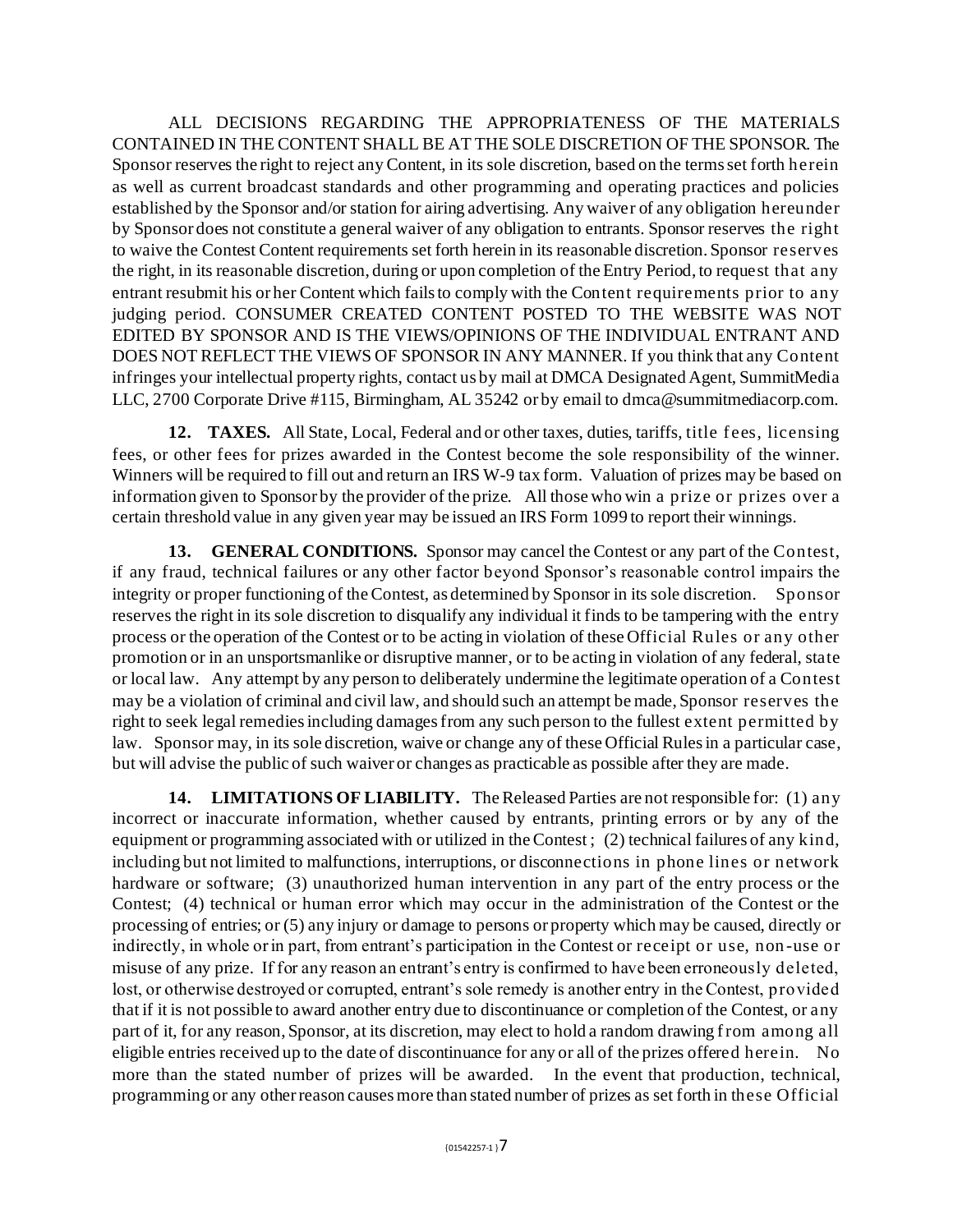Rules to be available or claimed, Sponsor reserves the right to award only the stated number of prizes by a random drawing among all legitimate, unawarded, eligible prize claims.

**15. DISPUTES.** Any controversy or claim arising out of or relating to the Contest shall be settled by binding arbitration in a location determined by the arbitrator as set forth herein (provided that such location is reasonably convenient for claimant), or at such other location as may be mutually agreed upon by the parties, in accordance with the procedural rules for commercial disputes set forth in the Comprehensive Arbitration Rules and Procedures of JAMS ("JAMS Rules and Procedures") then prevailing, and judgment upon the award rendered by the arbitrator(s) may be entered in any court having jurisdiction thereof. The arbitrator shall be selected pursuant to the JAMS Rules and Procedures. The arbitrator shall apply the law of the state of the sponsoring station, consistent with the Federal Arbitration Act and applicable statutes of limitations and shall honor claims of privilege recognized at law. If any part of this arbitration provision is deemed to be invalid, unenforceable or illegal (other than those claims will not be arbitrated on a class or representative basis), or otherwise conflicts with the rules and procedures established by JAMS, then the balance of this arbitration provision shall remain in effect and shall be construed in accordance with its terms as if the invalid, unenforceable, illegal or conflicting provision were not contained herein. If, however, the portion that is deemed invalid, unenforceable or illegal is that claims will not be arbitrated on a class or representative basis, then the entirety of this arbitration provision shall be null and void, and neither claimant nor Sponsor shall be entitled to arbitrate their dispute. Upon filing a demand for arbitration, all parties to such arbitration shall have the right of discovery, which discovery shall be completed within sixty days after the demand for arbitration is made, unless further extended by mutual agreement of the parties. THE ARBITRATION OF DISPUTES PURSUANT TO THIS PARAGRAPH SHALL BE IN THE ENTRANT'S INDIVIDUAL CAPACITY, AND NOT AS A PLAINTIFF OR CLASS MEMBER IN ANY PURPORTED CLASS OR REPRESENTATIVE PROCEEDING. THE ARBITRATOR MAY NOT CONSOLIDATE OR JOIN THE CLAIMS OF OTHER PERSONS OR PARTIES WHO MAY BE SIMILARLY SITUATED. DO NOT ENTER THIS CONTEST IF YOU DO NOT AGREE TO HAVE ANY CLAIM OR CONTROVERSY ARBITRATED IN ACCORDANCE WITH THESE OFFICIAL RULES.

If for any reason arbitration is not legal or available, then entrant agrees that: (i) any and all disputes, claims and causes of action arising out of or connected with the Contest, or any prizes awarded, other than those concerning the administration of the Contest or the determination of the winner, shall be resolved individually, without resort to any form of class action; (ii) any and all disputes, claims and causes of action arising out of or connected with the Contest, or any prizes awarded, shall be resolved exclusively by the United States District Court or the appropriate state court located in the entrant's SummitMedia radio station's listening area; (iii) any and all claims, judgments and awards shall be limited to actual outof-pocket costs incurred, including costs associated with entering the Contest, but in no event attorneys' fees; and (iv) under no circumstances will entrant be permitted to obtain awards for, and entrant hereby waives all rights to claim punitive, incidental and consequential damages and any other damages, other than for actual out-of-pocket expenses, and any and all rights to have damages multiplied or otherwise increased. SOME JURISDICTIONS DO NOT ALLOW THE LIMITATIONS OR EXCLUSION OF LIABILITY FOR INCIDENTAL OR CONSEQUENTIAL DAMAGES, SO THE ABOVE MAY NOT APPLY TO YOU. All issues and questions concerning the construction, validity, interpretation and enforceability of these Official Rules, or the rights and obligations of entrant and Sponsor in connection with the Contest, shall be governed by, and construed in accordance with, the laws of the state in which the entrant's SummitMedia radio station is located, without giving effect to any choice of law or conflict of law rules (whether of the state in which the entrant's SummitMedia radio station is located or any other